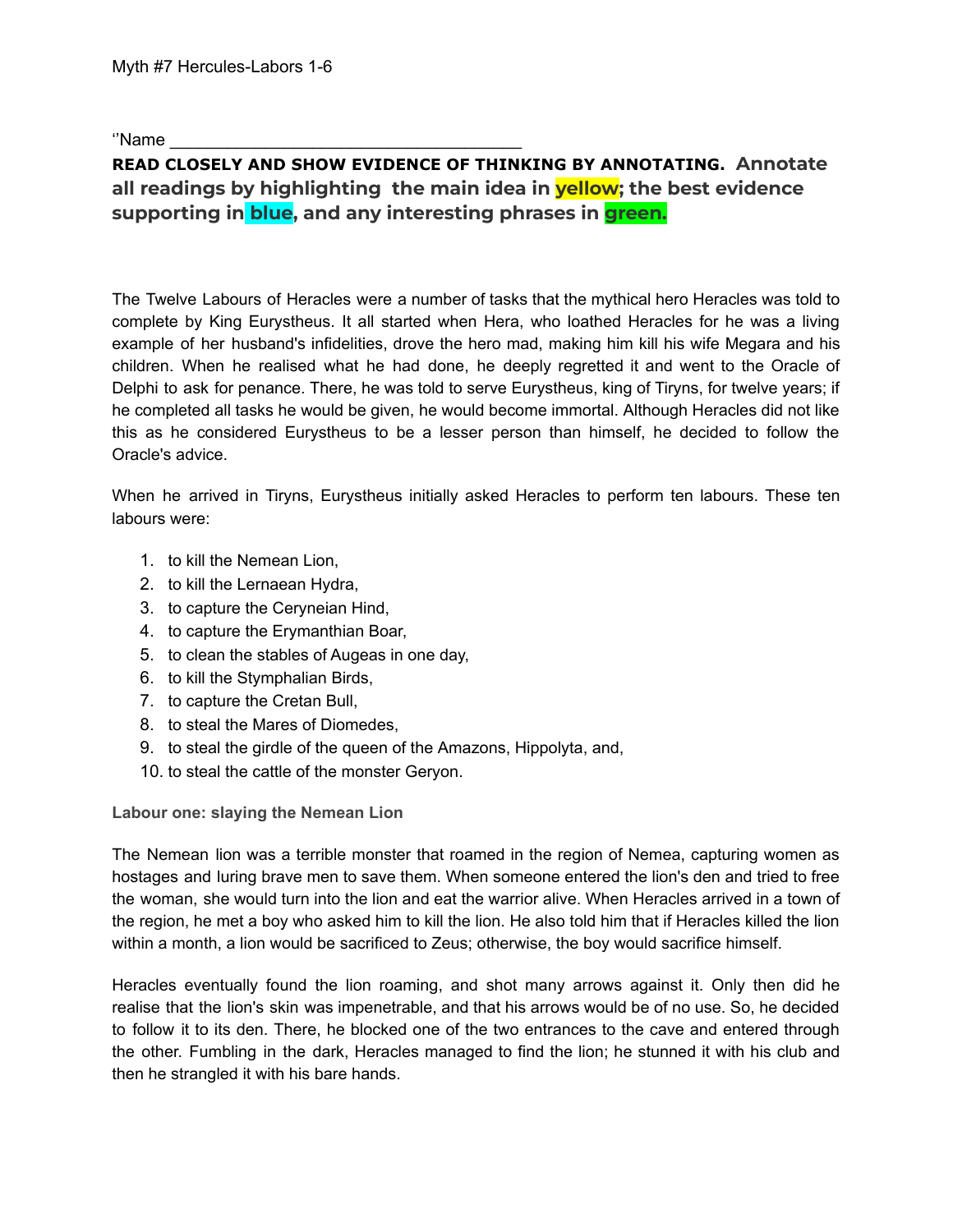After he had killed it, he thought of taking the impenetrable skin of the lion and using it as an armour. So, he managed to skin it with the help of the goddess [Athena,](https://www.greekmythology.com/Olympians/Athena/athena.html) who advised him to use the lion's claw to remove the pelt. Wearing the lion skin, [Heracles](https://www.greekmythology.com/Myths/Heroes/Heracles/heracles.html) entered the city on the thirtieth day. Upon seeing him, [Eurystheus](https://www.greekmythology.com/Myths/Mortals/Eurystheus/eurystheus.html) was initially horrified, for he feared the lion was roaming in the streets of the city.

#### **Labour two: slaying the Lernaean Hydra**

The Lernaean Hydra was a fearsome monster that lived in the swamp of the lake [Lerna.](https://www.greekmythology.com/Myths/Places/Lerna/lerna.html) It had been specifically raised by [Hera](https://www.greekmythology.com/Olympians/Hera/hera.html) to kill [Heracles.](https://www.greekmythology.com/Myths/Heroes/Heracles/heracles.html) The Hydra had nine heads, one of which was immortal and the rest were mortal.

The swamp was covered in a poisonous mist, so upon his arrival, [Heracles](https://www.greekmythology.com/Myths/Heroes/Heracles/heracles.html) put a cloth on his mouth and nose. To lure the Hydra out of its lair, the [hero](https://www.greekmythology.com/Myths/Mortals/Hero/hero.html) shot flaming arrows, achieving his intent. However, when he chopped one of the Hydra's heads, he realised in horror that two new heads would spring back.

At that point, the [hero](https://www.greekmythology.com/Myths/Mortals/Hero/hero.html) felt hopeless, so he asked for the help of his nephew, LIolaus. Iolaus, probably advised by the goddess [Athena](https://www.greekmythology.com/Olympians/Athena/athena.html) who favoured the [hero](https://www.greekmythology.com/Myths/Mortals/Hero/hero.html), thought of an idea and put it in action; as soon as [Heracles](https://www.greekmythology.com/Myths/Heroes/Heracles/heracles.html) would chop one of the monster's heads, Iolaus would cauterise the stump with a firebrand. The plan was successful; no more heads would appear. [Hera,](https://www.greekmythology.com/Olympians/Hera/hera.html) angry that her side was losing the battle, sent a huge crab to distract [Heracles,](https://www.greekmythology.com/Myths/Heroes/Heracles/heracles.html) which he simply squashed under his foot. When it was time for the immortal head to be cut off, [Heracles](https://www.greekmythology.com/Myths/Heroes/Heracles/heracles.html) took a golden sword that [Athena](https://www.greekmythology.com/Olympians/Athena/athena.html) gave him, and using the same technique, the two [heroes](https://www.greekmythology.com/Myths/Heroes/heroes.html) managed to kill the monster.

Before [Heracles](https://www.greekmythology.com/Myths/Heroes/Heracles/heracles.html) left, he dipped his arrows in the poisonous blood of the Hydra, one of which he later used to kill the [centaur](https://www.greekmythology.com/Myths/Creatures/Centaur/centaur.html) [Nessus](https://www.greekmythology.com/Myths/Creatures/Nessus/nessus.html); this would later become [Heracles](https://www.greekmythology.com/Myths/Heroes/Heracles/heracles.html)' doom, as the [hero](https://www.greekmythology.com/Myths/Mortals/Hero/hero.html) died due to the Shirt of [Nessus](https://www.greekmythology.com/Myths/Elements/Shirt_of_Nessus/shirt_of_nessus.html) which was smeared in the [centaur](https://www.greekmythology.com/Myths/Creatures/Centaur/centaur.html)'s blood containing some of Hydra's poison. [Hera](https://www.greekmythology.com/Olympians/Hera/hera.html) turned her slain monster into the constellation of the same name, while she transformed the crab into the constellation [Cancer](https://www.greekmythology.com/Myths/Zodiac/Cancer/cancer.html).

[Eurystheus](https://www.greekmythology.com/Myths/Mortals/Eurystheus/eurystheus.html) did not count the success of killing the hydra as one of the labours, using as an excuse the fact that [Heracles](https://www.greekmythology.com/Myths/Heroes/Heracles/heracles.html) was helped by Lolaus.

#### **Labour three: capturing the Ceryneian Hind**

In their effort to mark an end to [Heracles](https://www.greekmythology.com/Myths/Heroes/Heracles/heracles.html)' successes, [Eurystheus](https://www.greekmythology.com/Myths/Mortals/Eurystheus/eurystheus.html) and [Hera](https://www.greekmythology.com/Olympians/Hera/hera.html) decided that the next task [Heracles](https://www.greekmythology.com/Myths/Heroes/Heracles/heracles.html) should do would be to capture the Ceryneian Hind. This was a sacred deer belonging to the goddess [Artemis,](https://www.greekmythology.com/Olympians/Artemis/artemis.html) and had golden antlers and hooves of bronze. It was believed that it was so fast that it could outrun a flying arrow.

[Heracles](https://www.greekmythology.com/Myths/Heroes/Heracles/heracles.html) made a real effort to track the animal. When he saw it, he followed it for a whole year through the lands of Greece, Thrace, Istria and the land of Hyperboreans. According to one version of the myth, he managed to capture the hind while it was sleeping. On his way back, [Artemis](https://www.greekmythology.com/Olympians/Artemis/artemis.html) and her twin brother [Apollo](https://www.greekmythology.com/Olympians/Apollo/apollo.html) appeared in front of [Heracles](https://www.greekmythology.com/Myths/Heroes/Heracles/heracles.html). This task was given by [Eurystheus](https://www.greekmythology.com/Myths/Mortals/Eurystheus/eurystheus.html), thinking that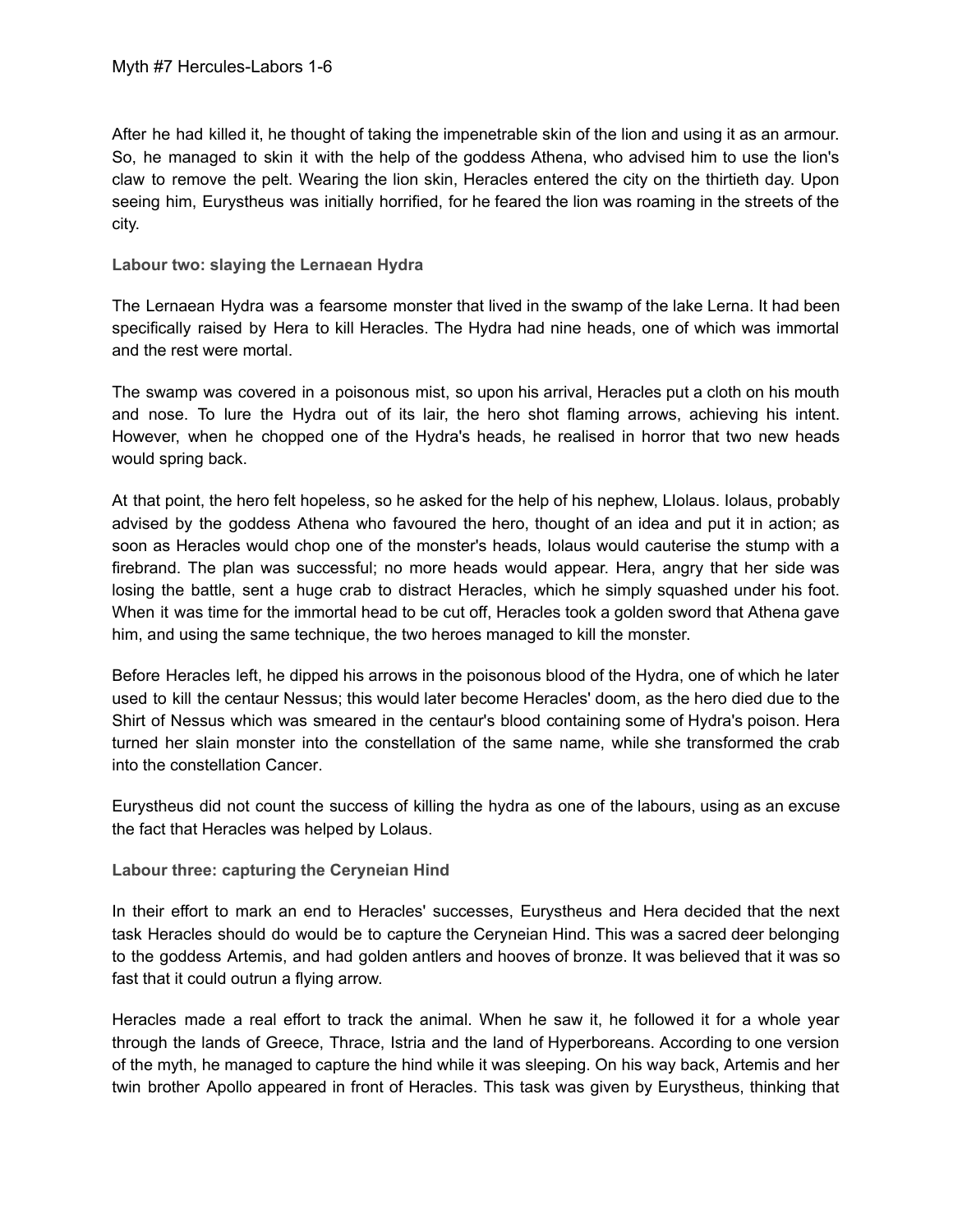[Heracles](https://www.greekmythology.com/Myths/Heroes/Heracles/heracles.html) would cause the anger of the goddess and that she would punish him. However, when she appeared in front of him, [Heracles](https://www.greekmythology.com/Myths/Heroes/Heracles/heracles.html) asked for forgiveness, explaining to her that this was part of his penance for killing his wife and children. He also told her he would return the hind to her as soon as he showed it to [Eurystheus](https://www.greekmythology.com/Myths/Mortals/Eurystheus/eurystheus.html). [Artemis](https://www.greekmythology.com/Olympians/Artemis/artemis.html) accepted his apology and let him go.

When he returned to the king's court, [Eurystheus](https://www.greekmythology.com/Myths/Mortals/Eurystheus/eurystheus.html) told [Heracles](https://www.greekmythology.com/Myths/Heroes/Heracles/heracles.html) that the animal now belonged to him. Not forgetting his promise to the goddess, [Heracles](https://www.greekmythology.com/Myths/Heroes/Heracles/heracles.html) tricked [Eurystheus](https://www.greekmythology.com/Myths/Mortals/Eurystheus/eurystheus.html) by telling him he should take the animal himself and bring it to the palace. When [Eurystheus](https://www.greekmythology.com/Myths/Mortals/Eurystheus/eurystheus.html) came out to take the deer, the [hero](https://www.greekmythology.com/Myths/Mortals/Hero/hero.html) let it go and the animal ran back to [Artemis.](https://www.greekmythology.com/Olympians/Artemis/artemis.html) [Heracles](https://www.greekmythology.com/Myths/Heroes/Heracles/heracles.html) simply replied to [Eurystheus](https://www.greekmythology.com/Myths/Mortals/Eurystheus/eurystheus.html) that he had not been quick enough.

### **Labour four: capturing the Erymanthian Boar**

The Erymanthian Boar was a giant animal living on Mount Erymanthos, which was dedicated to the goddess [Artemis](https://www.greekmythology.com/Olympians/Artemis/artemis.html) as well. [Eurystheus](https://www.greekmythology.com/Myths/Mortals/Eurystheus/eurystheus.html) thought that capturing this beast would be the perfect task that would lead to the [hero](https://www.greekmythology.com/Myths/Mortals/Hero/hero.html)'s death. [Heracles](https://www.greekmythology.com/Myths/Heroes/Heracles/heracles.html) set forth on his journey to the mountain, but decided to stop by his friend's place, Pholus, a kind [centaur](https://www.greekmythology.com/Myths/Creatures/Centaur/centaur.html). After eating together, [Heracles](https://www.greekmythology.com/Myths/Heroes/Heracles/heracles.html) asked his friend to open a jug of wine that he had, which attracted the other [centaurs](https://www.greekmythology.com/Myths/Creatures/Centaur/centaur.html) to Pholus' dwelling. Not knowing that wine was supposed to be watered down before being consumed, the [centaurs](https://www.greekmythology.com/Myths/Creatures/Centaur/centaur.html) quickly became drunk and attacked [Heracles](https://www.greekmythology.com/Myths/Heroes/Heracles/heracles.html). The [hero](https://www.greekmythology.com/Myths/Mortals/Hero/hero.html) killed most of them by shooting his poisonous arrows against them; the [centaurs](https://www.greekmythology.com/Myths/Creatures/Centaur/centaur.html) that remained fled to [Chiron](https://www.greekmythology.com/Myths/Creatures/Chiron/chiron.html)'s cave.

Pholus did not understand why these arrows were so lethal. Out of curiosity, he picked one up but it fell on his foot and poisoned him as well. Another version has it that one of the arrows mistakenly hit [Chiron](https://www.greekmythology.com/Myths/Creatures/Chiron/chiron.html) as well; although [Chiron,](https://www.greekmythology.com/Myths/Creatures/Chiron/chiron.html) being immortal, did not die, he could still feel an insufferable pain. Not able to withstand it, the wise [centaur](https://www.greekmythology.com/Myths/Creatures/Centaur/centaur.html) asked to be rid of the pain, exchanging his immortality as well as take the place of the Titan [Prometheus,](https://www.greekmythology.com/Titans/Prometheus/prometheus.html) who was bound on the top of a mountain and his liver was being eaten daily by an eagle. [Zeus](https://www.greekmythology.com/Olympians/Zeus/zeus.html) accepted the exchange. [Heracles](https://www.greekmythology.com/Myths/Heroes/Heracles/heracles.html) then killed the eagle with one of his arrows, stopping the torture for [Chiron.](https://www.greekmythology.com/Myths/Creatures/Chiron/chiron.html)

[Chiron](https://www.greekmythology.com/Myths/Creatures/Chiron/chiron.html) advised [Heracles](https://www.greekmythology.com/Myths/Heroes/Heracles/heracles.html) how to catch the Erymanthian Boar; he told him that it would be very easy if the [hero](https://www.greekmythology.com/Myths/Mortals/Hero/hero.html) lured the boar into thick snow. [Heracles](https://www.greekmythology.com/Myths/Heroes/Heracles/heracles.html) followed [Chiron](https://www.greekmythology.com/Myths/Creatures/Chiron/chiron.html)'s advice and captured the boar in no time. He then returned to [Eurystheus,](https://www.greekmythology.com/Myths/Mortals/Eurystheus/eurystheus.html) who upon seeing the creature was so scared that he hid himself in a large jar and asked [Heracles](https://www.greekmythology.com/Myths/Heroes/Heracles/heracles.html) to get rid of the animal.

## **Labour five: cleaning the stables of Augeas**

King Augeas of Elis had a large number of cattle in his stables. All of them were blessed with perfect health and immortality, and being so lively, created a huge amount of dung. The stables of Augeas had never been cleaned in thirty years, and [Eurystheus](https://www.greekmythology.com/Myths/Mortals/Eurystheus/eurystheus.html) asked [Heracles](https://www.greekmythology.com/Myths/Heroes/Heracles/heracles.html) to clean them within a day. This task was set to stain [Heracles](https://www.greekmythology.com/Myths/Heroes/Heracles/heracles.html)' reputation as it was quite humiliating.

When [Heracles](https://www.greekmythology.com/Myths/Heroes/Heracles/heracles.html) reached Augeas' court, he asked for one tenth of the cattle if he managed to clean the stables in a day; the king agreed. The [hero](https://www.greekmythology.com/Myths/Mortals/Hero/hero.html) managed to complete the task by diverting the rivers [Alpheus](https://www.greekmythology.com/Other_Gods/Minor_Gods/Alpheus/alpheus.html) and [Peneus](https://www.greekmythology.com/Other_Gods/Minor_Gods/Peneus/peneus.html) to pass through the stables and wash them out. Augeas refused to pay [Heracles](https://www.greekmythology.com/Myths/Heroes/Heracles/heracles.html), and the [hero](https://www.greekmythology.com/Myths/Mortals/Hero/hero.html) took him to court, where he managed to win his claim, backed by Augeas'